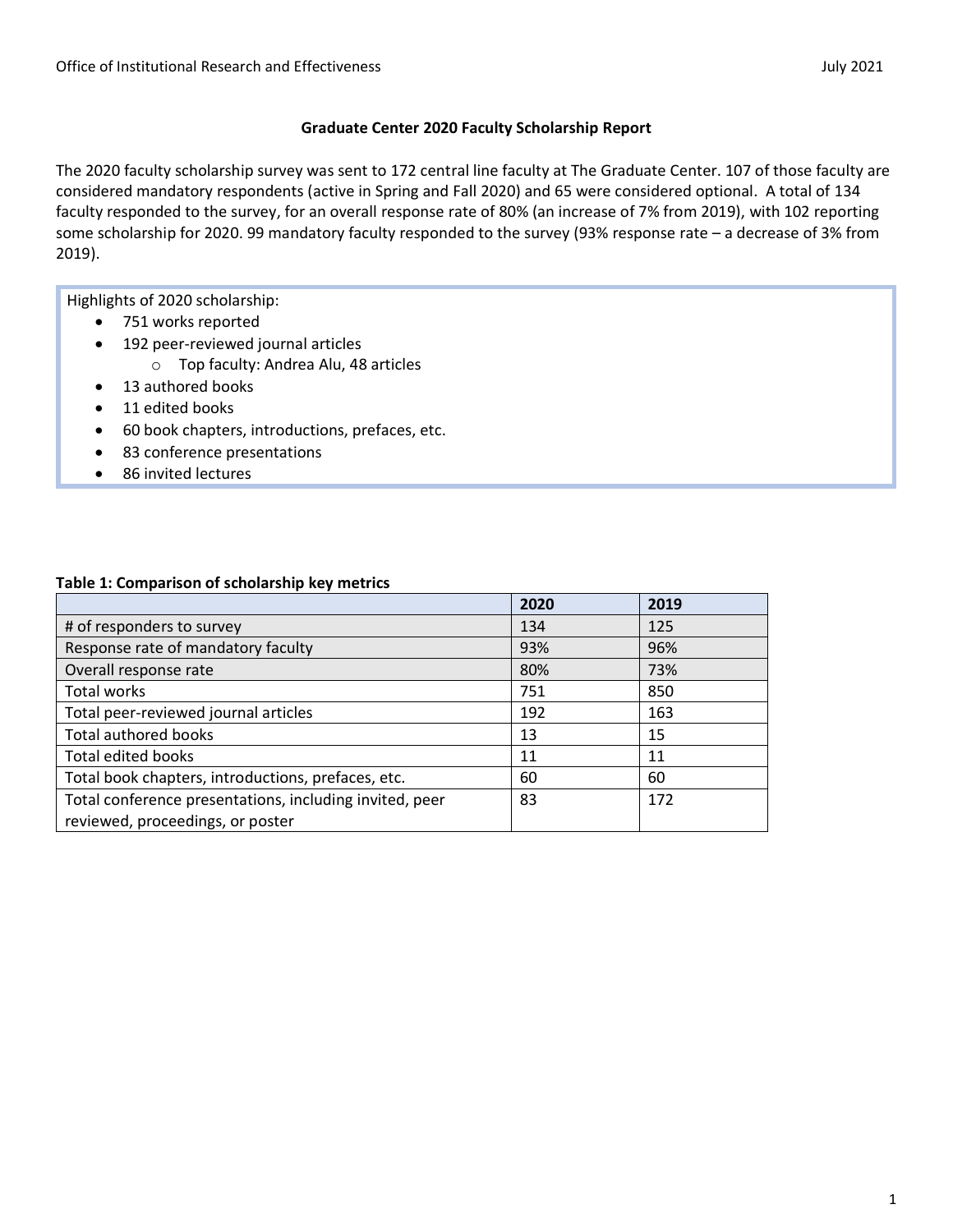## **Table 2: Summary of 2020 Scholarship**

| <b>Scholarship type</b>                                                                      | Count          |
|----------------------------------------------------------------------------------------------|----------------|
| # reporting scholarship for 2020:                                                            | 102            |
| Art Exhibition, Invited, Nominated, Commissioned                                             | 3              |
| Book Chapter, Introduction, Preface, Foreword                                                | 60             |
| <b>Book Reviews</b>                                                                          | 17             |
| Book, Authored                                                                               | 13             |
| Book, Edited                                                                                 | 11             |
| Conference Presentation, invited, peer reviewed, proceedings, or poster                      | 83             |
| Grant received                                                                               | 16             |
| Grant - Submitted (Not Received)                                                             | 7              |
| Journal Article, Invited or Editor Reviewed                                                  | 58             |
| Journal Article, Peer-Reviewed                                                               | 192            |
| Law Review                                                                                   | 1              |
| Lecture - Invited                                                                            | 86             |
| Music Composition, Performed or recorded                                                     | 3              |
| Newspaper or magazine article                                                                | 14             |
| Novel/Book-Length Short Stories/Book-Length Work of Poetry/Creative<br>Non-Fiction Published | $\overline{2}$ |
| Other                                                                                        | 135            |
| Patent (Holding Patent Rights)                                                               | 1              |
| Play or Screen Play Performed                                                                | 16             |
| Review/Commentary Published (Including Blogging)                                             | 24             |
| Technical or policy report                                                                   | 9              |
| <b>Grand Total</b>                                                                           | 751            |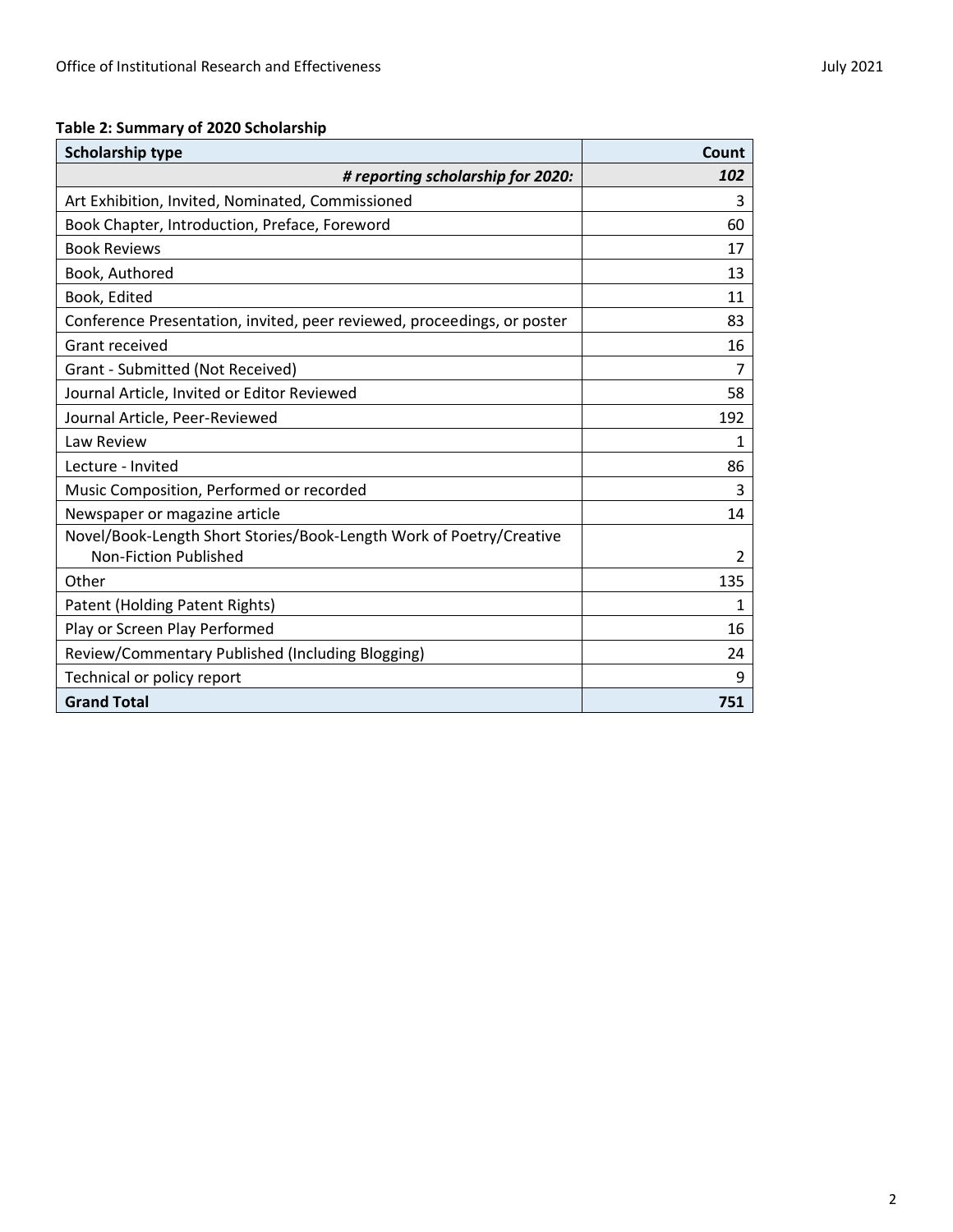Cluster highlights:

- Humanities produced 63% of all authored or edited books and 58% of the book chapters
- Sciences produced 74% of the peer-reviewed journal articles

|                                               |                   | <b>Social</b>   |                 |                | Grand        |
|-----------------------------------------------|-------------------|-----------------|-----------------|----------------|--------------|
| <b>Row Labels</b>                             | <b>Humanities</b> | <b>Sciences</b> | <b>Sciences</b> | <b>Other</b>   | <b>Total</b> |
| # reporting scholarship for 2020:             | 32                | 32              | 30              | 8              | 102          |
| Art Exhibition, Invited, Nominated,           |                   |                 |                 |                |              |
| Commissioned                                  | 1                 |                 |                 | 2              | 3            |
| Book Chapter, Introduction, Preface, Foreword | 35                | 18              | 5               | 2              | 60           |
| <b>Book Reviews</b>                           | 12                | 3               |                 | $\overline{2}$ | 17           |
| Book, Authored                                | 8                 | 4               | 1               |                | 13           |
| Book, Edited                                  | 7                 | 3               | 1               |                | 11           |
| Conference Presentation, Invited, peer        |                   |                 |                 |                |              |
| reviewed, proceedings, or poster              | 26                | 28              | 14              | 15             | 83           |
| Grant - Submitted (Not Received)              | $\overline{2}$    | 1               | $\overline{2}$  | 2              | 7            |
| Grant received                                | $\overline{7}$    | 6               | 3               |                | 16           |
| Journal Article, Invited or Editor Reviewed   | 19                | 14              | 24              | 1              | 58           |
| Journal Article, Peer-Reviewed                | 14                | 31              | 142             | 5              | 192          |
| Law Review                                    |                   | $\mathbf{1}$    |                 |                | $\mathbf{1}$ |
| Lecture - Invited                             | 51                | 8               | 25              | 2              | 86           |
| Music Composition, Performed or recorded      | 3                 |                 |                 |                | 3            |
| Newspaper or magazine article                 | 6                 | 8               |                 |                | 14           |
| Novel/Book-Length Short Stories/Book-Length   |                   |                 |                 |                |              |
| Work of Poetry/Work of Creative Non-          |                   |                 |                 |                |              |
| <b>Fiction Published</b>                      | 2                 |                 |                 |                | 2            |
| Other                                         | 118               | 4               | 11              | $\overline{2}$ | 135          |
| Patent (Holding Patent Rights)                |                   |                 | 1               |                | 1            |
| Play or Screen Play Performed                 | 16                |                 |                 |                | 16           |
| Review/Commentary Published (Including        |                   |                 |                 |                |              |
| Blogging)                                     | 5                 | 15              | 1               | 3              | 24           |
| Technical or policy report                    | $\mathfrak{p}$    | 5               | 2               |                | 9            |
| <b>Grand Total</b>                            | 334               | 149             | 232             | 36             | 751          |

\*Other includes library, centers, and administrative offices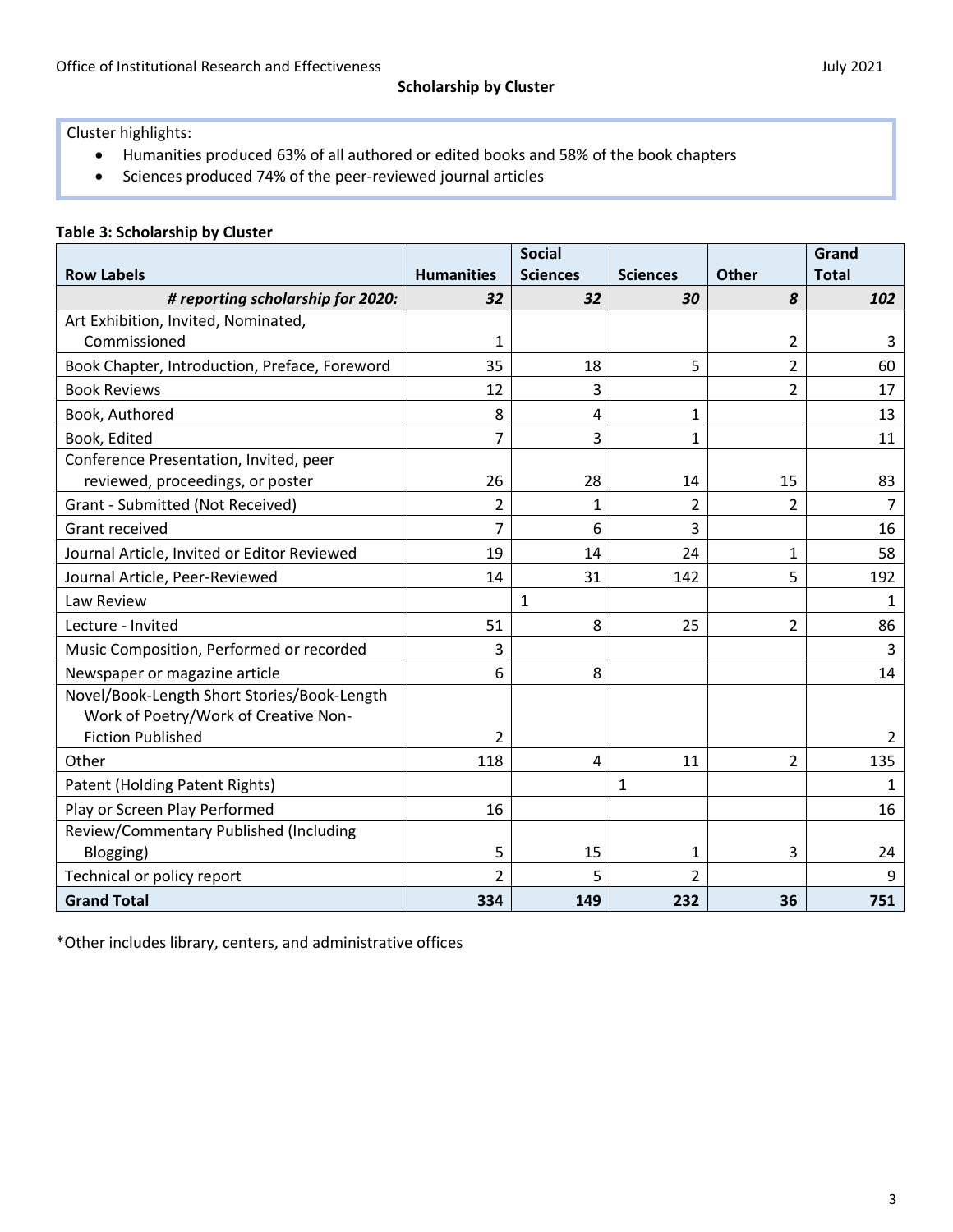Humanities highlights:

- Top academic program producing scholarship: Theater, 42% of all scholarship
- Top type of scholarship: Other, 35% (includes 135 "Segal Talks in the Time of Corona" by F. Hentschker)
- 14 peer-reviewed journal articles
- 8 authored books; 7 edited books

#### **Table 4: Humanities Scholarship by Program**

| <b>Row Labels</b>                                                                                               | Art History    | Comp Lit       | English        | History                 | Latin Amer Iberian      | Liberal Studies | Music          | Philosophy     | <b>Theatre</b> | <b>Grand Total</b> |
|-----------------------------------------------------------------------------------------------------------------|----------------|----------------|----------------|-------------------------|-------------------------|-----------------|----------------|----------------|----------------|--------------------|
| # reporting scholarship for 2020:                                                                               | $\overline{2}$ | $\mathbf{1}$   | 5              | $\overline{\mathbf{3}}$ | $\overline{\mathbf{3}}$ | $\overline{2}$  | 5              | $\overline{z}$ | $\overline{4}$ | 32                 |
| Art Exhibition, Invited, Nominated,<br>Commissioned                                                             | 1              |                |                |                         |                         |                 |                |                |                | 1                  |
| Book Chapter, Introduction, Preface,                                                                            |                |                |                |                         |                         |                 |                |                |                |                    |
| Foreword                                                                                                        |                | 3              | $\overline{2}$ | 4                       | $\mathbf{1}$            | $\overline{2}$  | 9              | 9              | 5              | 35                 |
| <b>Book Reviews</b>                                                                                             |                |                | 3              | 5                       |                         | $\overline{2}$  | $\overline{2}$ |                |                | 12                 |
| Book, Authored                                                                                                  | 4              |                | 1              |                         |                         |                 | $\overline{2}$ | 1              |                | $\,8\,$            |
| Book, Edited                                                                                                    |                |                |                | 4                       |                         | $\mathbf{1}$    | $\overline{1}$ |                | 1              | $\overline{7}$     |
| Conference Presentation, Invited, peer<br>reviewed, proceedings, or poster                                      | 1              |                | 3              |                         |                         | 8               | 3              | 7              | 4              | 26                 |
| Grant - Submitted (Not Received)                                                                                |                |                |                |                         |                         | $\mathbf{1}$    |                |                | $\mathbf 1$    | $\overline{2}$     |
| Grant received                                                                                                  |                |                |                |                         |                         | 3               | $\mathbf{1}$   |                | 3              | $\overline{7}$     |
| Journal Article, Invited or Editor                                                                              |                |                |                |                         |                         |                 |                |                |                |                    |
| Reviewed                                                                                                        | $\mathbf 1$    |                | 8              | $\overline{2}$          | $\overline{2}$          | $\overline{2}$  |                | 4              |                | 19                 |
| Journal Article, Peer-Reviewed                                                                                  |                |                |                | $\mathbf{1}$            | $\mathbf{1}$            | $\mathbf{1}$    | $\mathbf{1}$   | 10             |                | 14                 |
| Lecture - Invited                                                                                               | 9              |                | 5              | 8                       | 6                       | $\overline{2}$  | $\mathbf{1}$   | 15             | 5              | 51                 |
| Music Composition, Performed or<br>recorded                                                                     |                |                |                |                         |                         |                 | 3              |                |                | 3                  |
| Newspaper or magazine article                                                                                   |                | 4              | 1              |                         |                         |                 |                | $\mathbf{1}$   |                | 6                  |
| Novel/Book-Length Short Stories/Book-<br>Length Work of Poetry/Work of<br><b>Creative Non-Fiction Published</b> |                | $\overline{2}$ |                |                         |                         |                 |                |                |                | $\overline{2}$     |
| Other                                                                                                           |                | $\overline{2}$ | 10             | $\overline{2}$          |                         | $\mathbf{1}$    |                |                | 103            | 118                |
| Play or Screen Play Performed                                                                                   |                |                |                |                         |                         |                 |                |                | 16             | 16                 |
| Review/Commentary Published<br>(Including Blogging)                                                             | 1              |                |                | $\overline{2}$          |                         |                 | 1              |                | 1              | 5                  |
| Technical or policy report                                                                                      |                |                |                |                         |                         |                 |                |                | $\overline{2}$ | $\overline{2}$     |
| <b>Grand Total</b>                                                                                              | 17             | 11             | 32             | 28                      | 10                      | 23              | 24             | 47             | 141            | 334                |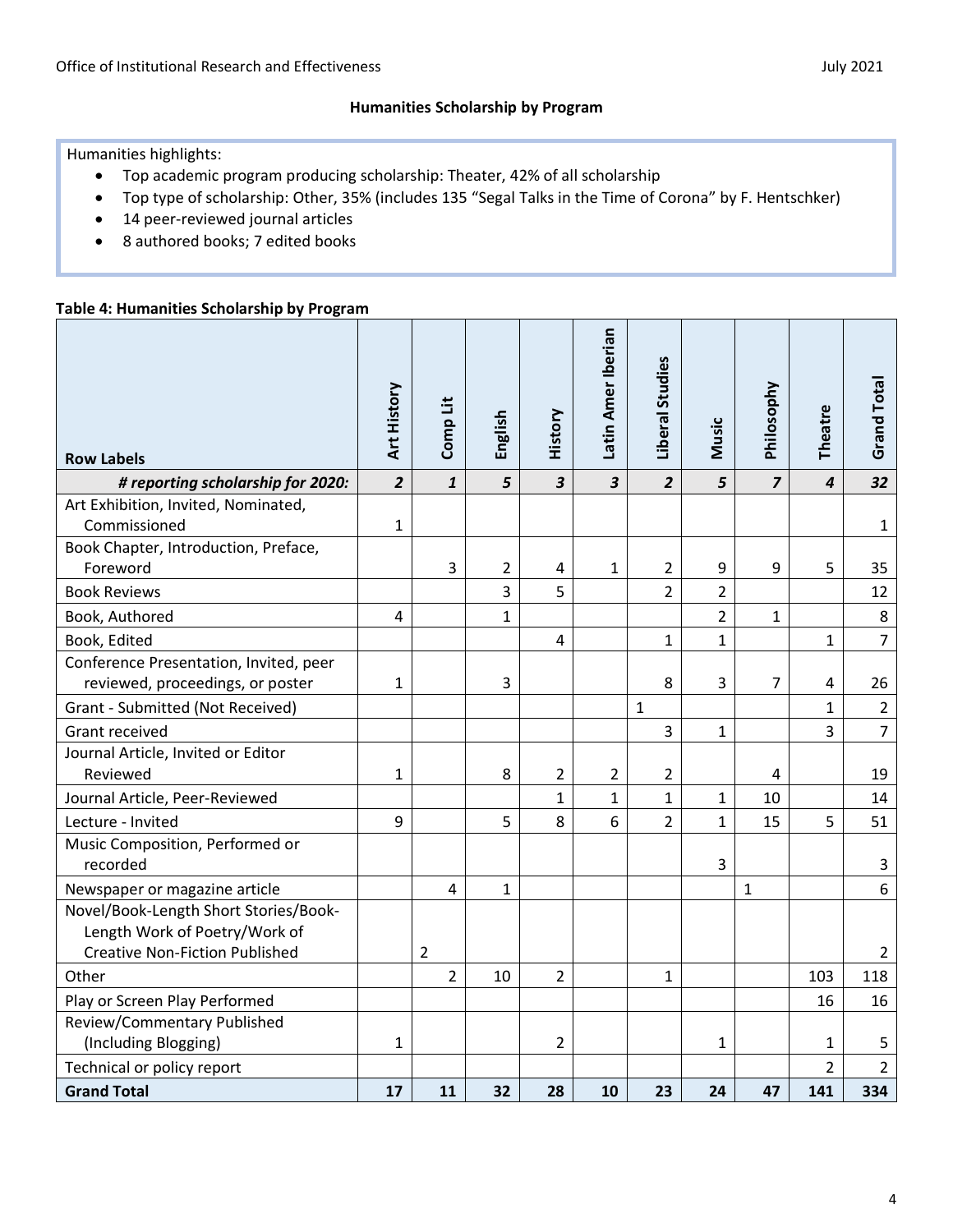#### **Social Sciences Scholarship by Program**

Social Sciences highlights:

- Top academic programs producing scholarship: Sociology, 25% of all Social Sciences scholarship, and Psychology, 22% of all SS scholarship
- Top type of scholarship: peer-reviewed journal articles, 21%; conference presentations, 19%
- 31 peer-reviewed journal articles
- 4 authored books; 3 edited books

#### **Table 6: Social Sciences Scholarship by Program**

| <b>Row Labels</b>                                                          | Anthropology   | Criminal Justice | Economics               | Educational Psychology  | Linguistics    | Political Science | Psychology     | Sociology               | <b>Urban Education</b> | <b>Grand Total</b> |
|----------------------------------------------------------------------------|----------------|------------------|-------------------------|-------------------------|----------------|-------------------|----------------|-------------------------|------------------------|--------------------|
| # reporting scholarship for 2020:                                          | $\overline{2}$ | $\mathbf{1}$     | $\overline{2}$          | $\overline{\mathbf{3}}$ | 5              | $\overline{4}$    | 6              | $\overline{\mathbf{z}}$ | $\overline{2}$         | 32                 |
| Book Chapter, Introduction, Preface, Foreword                              | $\mathbf{1}$   |                  | $\mathbf{1}$            | 4                       | $\overline{2}$ | 3                 | 5              | $\mathbf{1}$            | $\mathbf{1}$           | 18                 |
| <b>Book Reviews</b>                                                        |                | $\mathbf{1}$     |                         |                         |                |                   | $\mathbf{1}$   | $\overline{2}$          |                        | 4                  |
| Book, Authored                                                             |                |                  |                         |                         | $\overline{2}$ |                   |                | $\overline{2}$          |                        | $\overline{a}$     |
| Book, Edited                                                               |                |                  |                         | $\mathbf{1}$            |                | 1                 |                | $\mathbf{1}$            |                        | $\overline{3}$     |
| Conference Presentation, Invited, peer reviewed,<br>proceedings, or poster | 2              |                  |                         | 4                       | 5              | $\overline{2}$    | 10             | 5                       |                        | 28                 |
| Grant - Submitted (Not Received)                                           | $\mathbf{1}$   |                  |                         |                         |                |                   |                |                         |                        | $\mathbf{1}$       |
| Grant received                                                             |                |                  |                         | $\overline{2}$          |                |                   | 3              | $\mathbf{1}$            |                        | 6                  |
| Journal Article, Invited or Editor Reviewed                                | 1              |                  |                         | $\overline{2}$          |                | 7                 | 2              | $\overline{2}$          |                        | 14                 |
| Journal Article, Peer-Reviewed                                             | 1              |                  | 4                       | 6                       | $\overline{2}$ | $\mathbf{1}$      | 5              | 12                      |                        | 31                 |
| Law Review                                                                 |                |                  |                         |                         |                |                   |                | 1                       |                        | $\mathbf{1}$       |
| Lecture - Invited                                                          |                | $\mathbf{1}$     | $\overline{\mathbf{4}}$ |                         |                |                   | $\overline{2}$ | 1                       |                        | 8                  |
| Newspaper or magazine article                                              |                |                  | $\overline{2}$          |                         |                | 1                 |                | $\overline{3}$          | $\overline{2}$         | 8                  |
| Other                                                                      |                |                  |                         |                         |                |                   | $\overline{3}$ |                         | $\mathbf{1}$           | $\overline{4}$     |
| Review/Commentary Published (Including                                     |                |                  |                         |                         |                |                   |                |                         |                        |                    |
| Blogging)                                                                  |                | $\overline{2}$   | $\overline{7}$          |                         |                |                   |                | 5                       |                        | 14                 |
| Technical or policy report                                                 |                |                  |                         |                         |                | 1                 | 2              | 1                       | $\mathbf{1}$           | 5                  |
| <b>Grand Total</b>                                                         | 6              | 4                | 18                      | 19                      | 11             | 16                | 33             | 37                      | 5                      | 149                |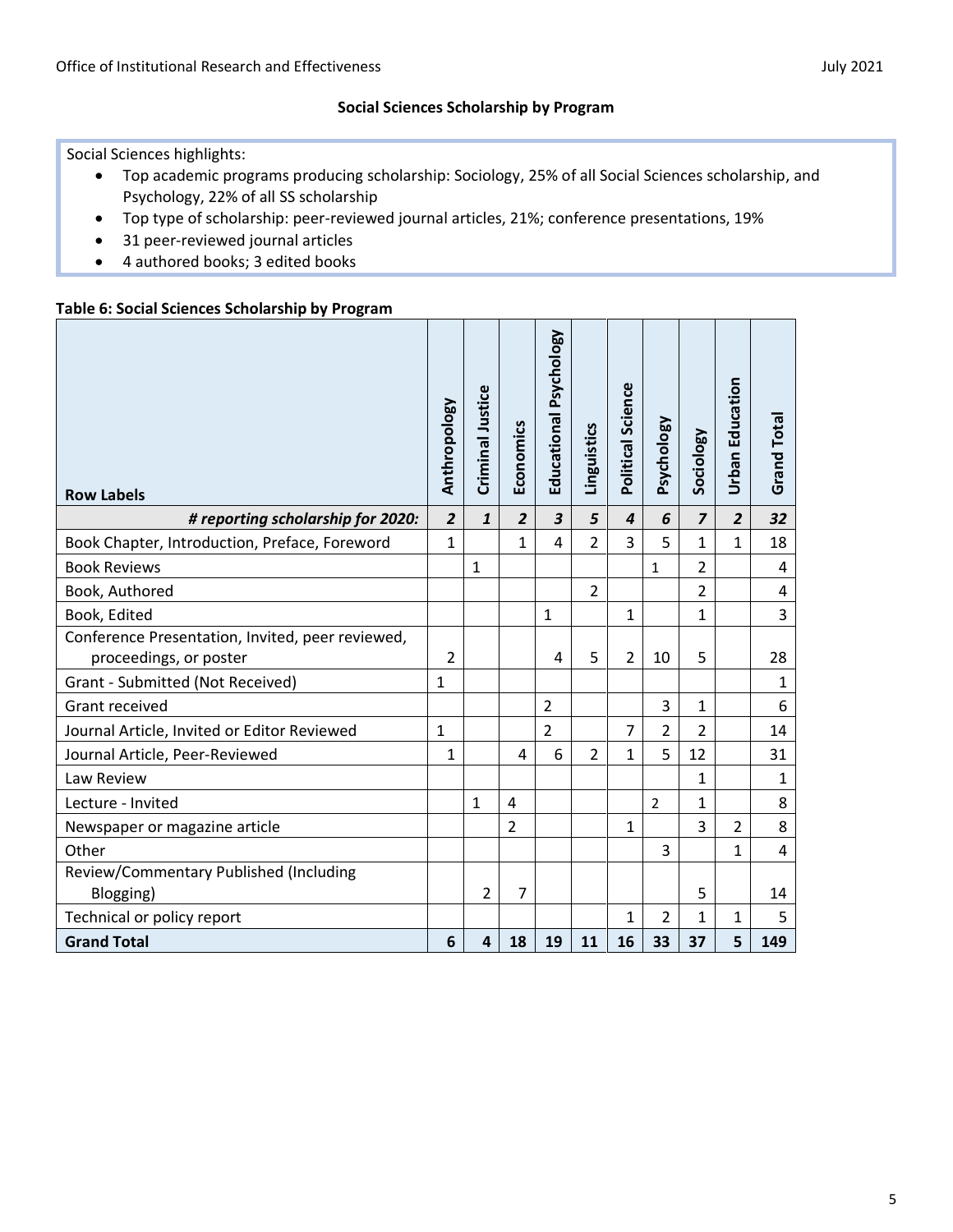Sciences highlights:

- Top academic program in Sciences producing scholarship: Physics, 31%; ASRC research faculty, 30%
- Top type of scholarship: Peer-reviewed journal articles, 61% of all Sciences scholarship
- 142 peer reviewed journal articles

#### **Table 5: Science Scholarship by Program**

| <b>Row Labels</b>                                | Advanced Science Research Ctr | Audiology    | Biochemistry   | Biology        | Earth & Environmental Science | Computer Science | Mathematics    | Physics        | <b>Hearing Science</b><br>œ<br>Speech | <b>Grand Total</b> |
|--------------------------------------------------|-------------------------------|--------------|----------------|----------------|-------------------------------|------------------|----------------|----------------|---------------------------------------|--------------------|
| # reporting scholarship for 2020:                | 12                            | $\mathbf{1}$ | $\overline{2}$ | 5              | $\mathbf{1}$                  | $\overline{2}$   | $\overline{2}$ | $\overline{2}$ | $\mathbf{3}$                          | 30                 |
| Book Chapter, Introduction, Preface, Foreword    | 3                             |              |                |                | $\mathbf{1}$                  |                  |                |                | 1                                     | 5                  |
| Book, Authored                                   |                               |              |                |                |                               | $\mathbf{1}$     |                |                |                                       | $\mathbf{1}$       |
| Book, Edited                                     |                               |              |                | $\mathbf{1}$   |                               |                  |                |                |                                       | $\mathbf{1}$       |
| Conference Presentation, Invited, peer reviewed, |                               |              |                |                |                               |                  |                |                |                                       |                    |
| proceedings, or poster                           | 4                             |              | 2              | 5              | $\mathbf{1}$                  |                  |                | 1              | 1                                     | 14                 |
| Grant - Submitted (Not Received)                 | $\mathbf{1}$                  |              |                | 1              |                               |                  |                |                |                                       | $\overline{2}$     |
| Grant received                                   | $\mathbf{1}$                  |              |                | $\overline{2}$ |                               |                  |                |                |                                       | $\overline{3}$     |
| Journal Article, Invited or Editor Reviewed      | 4                             |              |                | $\overline{4}$ |                               | $\mathbf{1}$     |                | 15             |                                       | 24                 |
| Journal Article, Peer-Reviewed                   | 49                            | 13           | $\overline{2}$ | 13             |                               | 1                | 4              | 55             | 5                                     | 142                |
| Lecture - Invited                                | $\overline{2}$                |              |                | 10             | 12                            |                  |                | 1              |                                       | 25                 |
| Other                                            | 4                             |              |                | $\pmb{4}$      | 3                             |                  |                |                |                                       | 11                 |
| Patent (Holding Patent Rights)                   | $\mathbf{1}$                  |              |                |                |                               |                  |                |                |                                       | $\mathbf{1}$       |
| Review/Commentary Published (Including           |                               |              |                |                |                               |                  |                |                |                                       |                    |
| Blogging)                                        |                               |              |                | $\mathbf{1}$   |                               |                  |                |                |                                       | $\mathbf{1}$       |
| Technical or policy report                       |                               |              |                | $\overline{2}$ |                               |                  |                |                |                                       | $\overline{2}$     |
| <b>Grand Total</b>                               | 69                            | 13           | 4              | 43             | 17                            | 3                | $\overline{4}$ | 72             | $\overline{\mathbf{z}}$               | 232                |